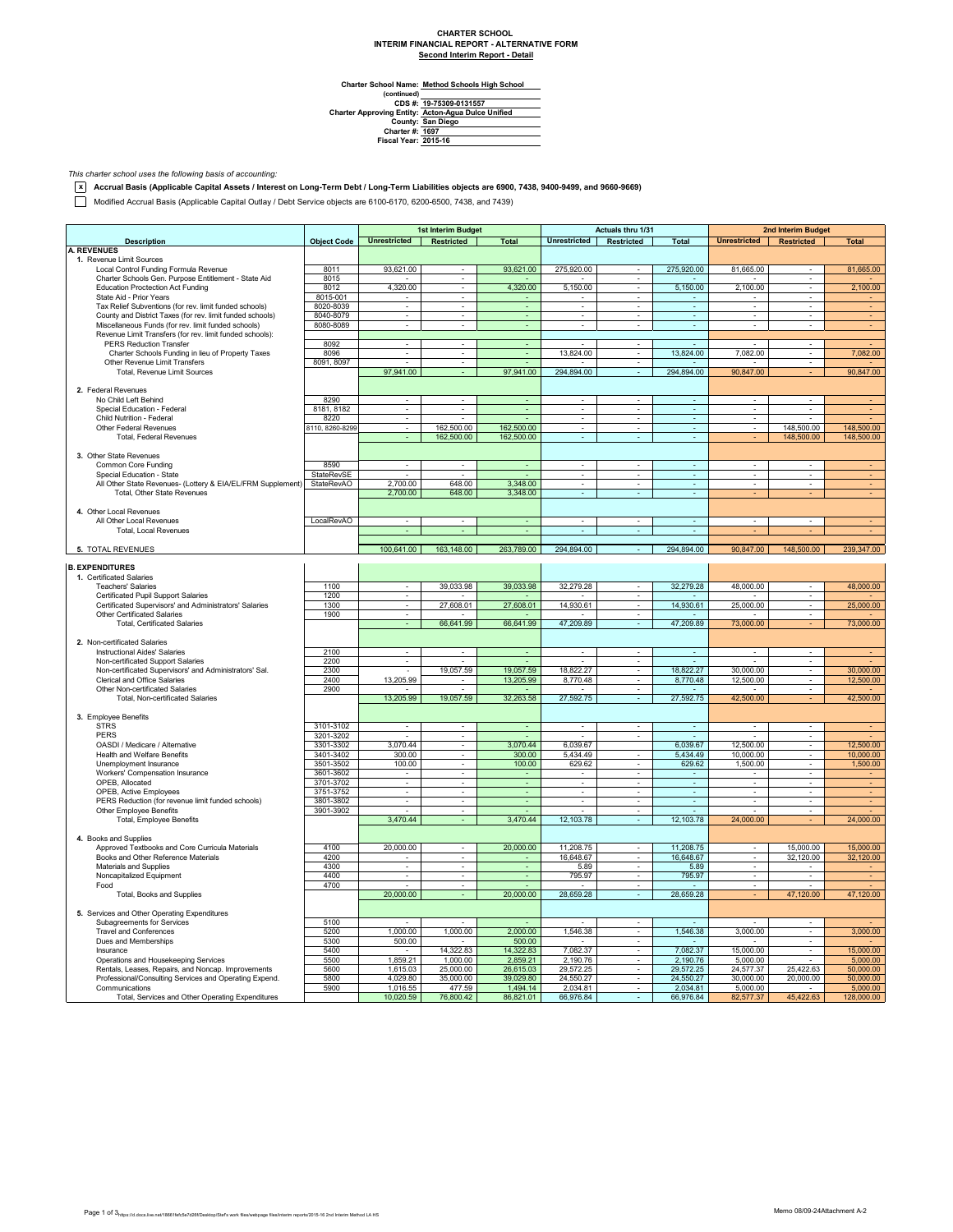## **CHARTER SCHOOL INTERIM FINANCIAL REPORT - ALTERNATIVE FORM Second Interim Report - Detail**

 $\overline{\phantom{0}}$ 

**Method Schools High School**

Charter School Name<br>
(continued)<br>
CDS #:<br>
Charter Approving Entity:<br>
County:<br>
Charter #:<br>
Fiscal Year: **San Diego 1697 2015-16 19-75309-0131557 Acton-Agua Dulce Unified**

*This charter school uses the following basis of accounting:*

**x Accrual Basis (Applicable Capital Assets / Interest on Long-Term Debt / Long-Term Liabilities objects are 6900, 7438, 9400-9499, and 9660-9669)**

Modified Accrual Basis (Applicable Capital Outlay / Debt Service objects are 6100-6170, 6200-6500, 7438, and 7439)

|                                                                     |                    | 1st Interim Budget       |                          | Actuals thru 1/31 |                          |                          | 2nd Interim Budget          |                          |                   |                          |
|---------------------------------------------------------------------|--------------------|--------------------------|--------------------------|-------------------|--------------------------|--------------------------|-----------------------------|--------------------------|-------------------|--------------------------|
| <b>Description</b>                                                  | <b>Object Code</b> | <b>Unrestricted</b>      | <b>Restricted</b>        | <b>Total</b>      | <b>Unrestricted</b>      | <b>Restricted</b>        | <b>Total</b>                | <b>Unrestricted</b>      | <b>Restricted</b> | <b>Total</b>             |
| 6. Capital Outlay (Objects 6100-6170, 6200-6500 for modified accrua |                    |                          |                          |                   |                          |                          |                             |                          |                   |                          |
| Land and Land Improvements                                          | 6100-6170          | ÷                        | $\sim$                   | $\sim$            | $\sim$                   | ×.                       | $\sim$                      | $\sim$                   | $\mathbf{r}$      | $\sim$                   |
| Buildings and Improvements of Buildings                             | 6200               | ÷                        | $\sim$                   | ÷.                | ÷                        | ÷                        | ×.                          | ÷.                       | ä,                | $\sim$                   |
| Books and Media for New School Libraries or Major                   |                    |                          |                          |                   |                          |                          |                             |                          |                   |                          |
| Expansion of School Libraries                                       | 6300               | ÷                        | $\sim$                   | $\blacksquare$    | $\sim$                   | ×.                       | ×.                          | ×                        | ä,                | $\sim$                   |
| Equipment                                                           | 6400               | $\mathbf{r}$             | $\sim$                   | ÷.                | $\sim$                   | ÷                        | ×.                          | ÷.                       | ÷.                | $\sim$                   |
| <b>Equipment Replacement</b>                                        | 6500               | $\sim$                   | $\sim$                   | ÷                 | $\overline{\phantom{a}}$ | $\sim$                   | $\sim$                      | $\overline{\phantom{a}}$ | ٠                 | $\sim$                   |
| Depreciation Expense (for full accrual only)                        | 6900               | $\sim$                   | $\sim$                   | $\blacksquare$    | $\blacksquare$           | $\overline{\phantom{a}}$ | $\sim$                      | $\overline{\phantom{a}}$ | ٠                 | $\sim$                   |
| Total, Capital Outlay                                               |                    | ÷                        | ÷                        | ÷.                | ÷                        | ÷.                       | ä,                          | ÷                        |                   | $\sim$                   |
|                                                                     |                    |                          |                          |                   |                          |                          |                             |                          |                   |                          |
| 7. Other Outgo                                                      |                    |                          |                          |                   |                          |                          |                             |                          |                   |                          |
| Tuition to Other Schools                                            | 7110-7143          | ÷                        | $\sim$                   | ÷                 | ÷                        | $\sim$                   | ÷.                          | $\Delta$                 | ÷                 | $\overline{\phantom{a}}$ |
| Transfers of Pass-through Revenues to Other LEAs                    | 7211-7213          | $\sim$                   | $\sim$                   | $\sim$            | $\overline{\phantom{a}}$ | $\sim$                   | $\sim$                      | $\overline{\phantom{a}}$ | $\sim$            | $\sim$                   |
| Transfers of Apportionments to Other LEAs - Spec. Ed.               | 7221-7223SE        | ÷.                       | $\sim$                   | $\sim$            | $\sim$                   | $\sim$                   | $\sim$                      | $\overline{a}$           | ÷.                | $\sim$                   |
| Transfers of Apportionments to Other LEAs - All Other               | 7221-7223AO        | ÷.                       | $\sim$                   | ÷.                | ä,                       | ÷.                       | $\sim$                      | $\sim$                   | ÷                 | ÷.                       |
| All Other Transfers                                                 | 7281-7299          | $\sim$                   | $\sim$                   | $\sim$            | $\sim$                   | $\sim$                   | $\sim$                      | $\sim$                   | ٠                 | $\sim$                   |
| <b>Indirect Costs</b>                                               | 7350               | $\sim$                   | $\sim$                   | $\sim$            | $\overline{\phantom{a}}$ | $\sim$                   | $\sim$                      | $\Delta$                 | ÷.                | $\sim$                   |
| Debt Service:                                                       |                    |                          |                          |                   |                          |                          |                             |                          |                   |                          |
| Interest                                                            | 7438               | $\sim$                   | $\sim$                   | $\sim$            | 359.00                   | $\sim$                   | 359.00                      | 359.00                   | $\sim$            | 359.00                   |
| Principal                                                           | 7439               | $\sim$                   | $\sim$                   | $\sim$            |                          | $\sim$                   | $\sim$                      |                          | ٠                 | $\overline{\phantom{a}}$ |
|                                                                     |                    | ÷                        | ÷.                       | $\omega$          | 359.00                   | ÷.                       | 359.00                      | 359.00                   | ÷                 | 359.00                   |
| Total, Other Outgo                                                  |                    |                          |                          |                   |                          |                          |                             |                          |                   |                          |
| 8. TOTAL EXPENDITURES                                               |                    | 46,697.02                | 162,500.00               | 209,197.02        | 182,901.54               | $\sim$                   | 182,901.54                  | 222,436.37               | 92,542.63         | 314,979.00               |
|                                                                     |                    |                          |                          |                   |                          |                          |                             |                          |                   |                          |
| C. EXCESS (DEFICIENCY) OF REVENUES OVER EXPEND.                     |                    |                          |                          |                   |                          |                          |                             |                          |                   |                          |
| BEFORE OTHER FINANCING SOURCES AND USES (A5-B8)                     |                    | 53.943.98                | 648.00                   | 54,591.98         | 111,992.46               | ÷.                       | 111,992.46                  | (131.589.37)             | 55,957.37         | (75, 632.00)             |
|                                                                     |                    |                          |                          |                   |                          |                          |                             |                          |                   |                          |
| <b>D. OTHER FINANCING SOURCES / USES</b>                            |                    |                          |                          |                   |                          |                          |                             |                          |                   |                          |
| 1. Other Sources                                                    | 8930-8979          | $\sim$                   | $\sim$                   | ÷                 | $\blacksquare$           | $\sim$                   | $\mathcal{L}_{\mathcal{C}}$ | 250.000.00               | $\sim$            | 250,000,00               |
| 2. Less: Other Uses                                                 | 7630-7699          | ÷                        | $\sim$                   | $\sim$            | ÷.                       | $\sim$                   | ×.                          | 50,000.00                | ÷                 | 50,000.00                |
| 3. Contributions Between Unrestricted and Restricted Accounts       |                    |                          |                          |                   |                          |                          |                             |                          |                   |                          |
| (must net to zero)                                                  | 8980-8999          | $\sim$                   | $\sim$                   | ٠                 | $\blacksquare$           | $\sim$                   | $\overline{\phantom{a}}$    | $\Delta$                 | $\mathbf{r}$      | $\sim$                   |
|                                                                     |                    |                          |                          |                   |                          |                          |                             |                          |                   |                          |
| 4. TOTAL OTHER FINANCING SOURCES / USES                             |                    | $\overline{\phantom{a}}$ | $\sim$                   | ٠                 | $\sim$                   | ÷.                       | $\sim$                      | 200,000.00               |                   | 200,000.00               |
|                                                                     |                    |                          |                          |                   |                          |                          |                             |                          |                   |                          |
| E. NET INCREASE (DECREASE) IN FUND BALANCE (C + D4)                 |                    | 53,943.98                | 648.00                   | 54,591.98         | 111,992.46               |                          | 111,992.46                  | 68,410.63                | 55,957.37         | 124,368.00               |
|                                                                     |                    |                          |                          |                   |                          |                          |                             |                          |                   |                          |
| F. FUND BALANCE, RESERVES                                           |                    |                          |                          |                   |                          |                          |                             |                          |                   |                          |
| 1. Beginning Fund Balance                                           |                    |                          |                          |                   |                          |                          |                             |                          |                   |                          |
| a. As of July 1                                                     | 9791               |                          | $\sim$                   | ÷                 | $\overline{\phantom{a}}$ | $\sim$                   | $\sim$                      | $\sim$                   | ٠                 | $\sim$                   |
| b. Adjustments to Beginning Balance                                 | 9793, 9795         | $\sim$                   | $\sim$                   | ä,                | $\overline{\phantom{a}}$ | $\overline{\phantom{a}}$ | $\omega$                    | $\mathbf{r}$             | ÷.                | ÷                        |
| c. Adjusted Beginning Balance                                       |                    | $\sim$                   | $\sim$                   | $\sim$            | $\sim$                   | $\sim$                   | $\sim$                      | $\overline{a}$           | ÷                 | $\sim$                   |
| 2. Ending Fund Balance, June 30 (E + F.1.c.)                        |                    | 53.943.98                | 648.00                   | 54.591.98         | 111.992.46               | $\sim$                   | 111.992.46                  | 68,410.63                | 55,957.37         | 124,368.00               |
|                                                                     |                    |                          |                          |                   |                          |                          |                             |                          |                   |                          |
| Components of Ending Fund Balance (Optional):                       |                    |                          |                          |                   |                          |                          |                             |                          |                   |                          |
| Reserve for Revolving Cash (equals object 9130)                     | 9711               | ×.                       | $\sim$                   | ÷.                | $\sim$                   | ×.                       | $\sim$                      | $\sim$                   | ÷                 | $\sim$                   |
| Reserve for Stores (equals object 9320)                             | 9712               | $\sim$                   | $\overline{\phantom{a}}$ | ÷.                | $\overline{\phantom{a}}$ | $\overline{\phantom{a}}$ | $\omega$                    | $\blacksquare$           | ٠                 | ÷                        |
| Reserve for Prepaid Expenditures (equals object 9330)               | 9713               | $\overline{\phantom{a}}$ | $\sim$                   | ÷                 | $\sim$                   | $\sim$                   | $\sim$                      | $\sim$                   | ÷.                | $\sim$                   |
| Reserve for All Others                                              | 9719               | ×.                       | $\sim$                   | ÷.                | $\sim$                   | $\sim$                   | $\sim$                      | $\sim$                   | ÷                 | $\sim$                   |
| <b>General Reserve</b>                                              | 9730               | ×.                       | $\sim$                   | ä,                | ä,                       | $\sim$                   | $\sim$                      | $\blacksquare$           | ٠                 | $\sim$                   |
| <b>Legally Restricted Balance</b>                                   | 9740               | $\sim$                   | $\sim$                   | $\sim$            | $\sim$                   | $\sim$                   | $\sim$                      | $\sim$                   | $\sim$            | $\sim$                   |
| Designated for Economic Uncertainties                               | 9770               | $\sim$                   | $\sim$                   | $\sim$            | $\overline{\phantom{a}}$ | $\sim$                   | $\sim$                      | $\sim$                   | ٠                 | $\sim$                   |
| <b>Other Designations</b>                                           | 9775, 9780         |                          | ÷.                       |                   |                          | $\sim$                   | ÷.                          |                          |                   |                          |
| Undesignated / Unappropriated Amount                                | 9790               | 53.943.98                | 648.00                   | 54,591.98         | 111.992.46               | $\sim$                   | 111.992.46                  | 68.410.63                | 55.957.37         | 124,368.00               |